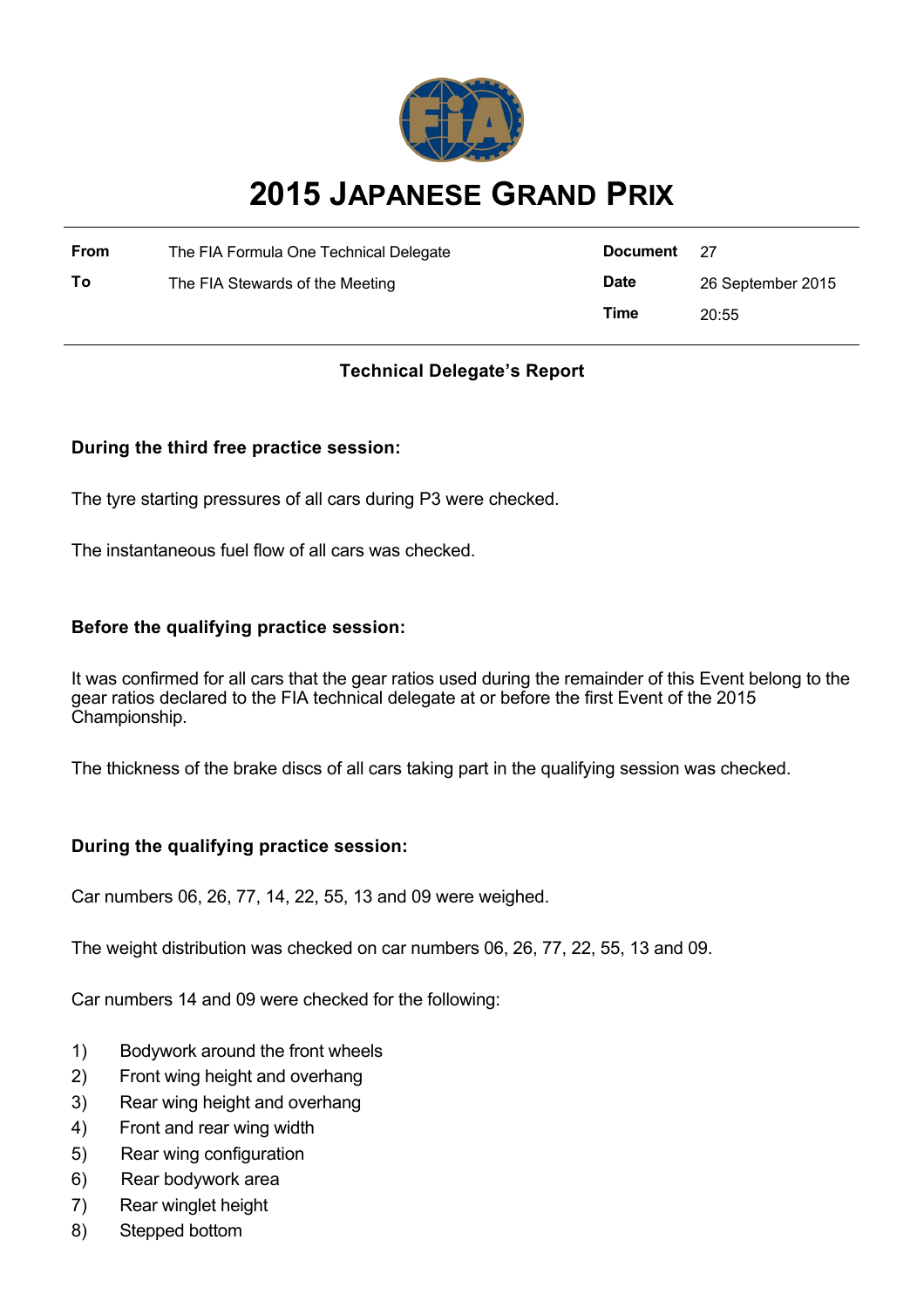- 9) Diffuser height
- 10) Diffuser width
- 11) Overall height
- 12) Overall width

Fuel samples were taken from car numbers 14 and 55.

#### **After the qualifying practice session:**

Car numbers 44, 06, 03, 19, 77, 05, 07, 11 and 08 were weighed.

Car numbers 44, 06, 03, 19, 77, 05, 07, 11 and 08 were checked for the following:

- 1) Bodywork around the front wheels
- 2) Front wing height and overhang
- 3) Rear wing height and overhang
- 4) Front and rear wing width
- 5) Rear wing configuration
- 6) Rear bodywork area
- 7) Rear winglet height
- 8) Stepped bottom
- 9) Diffuser height
- 10) Diffuser width
- 11) Overall height
- 12) Overall width

The chassis identification transponders have been confirmed for car numbers 44, 06, 03, 19, 05, 07, 11 and 08.

The profile of the prescribed front wing section in Article 3.7.3 of the 2015 Formula One Technical Regulations was checked on car numbers 44, 06, 03, 19, 77, 05, 07, 11 and 08.

The minimum distance between the adjacent rear wing sections at any longitudinal vertical plane was checked on car numbers 44, 06, 03, 19, 77, 05, 07, 11 and 08.

It was confirmed for car numbers 44, 06, 03, 19, 77, 05, 07, 11 and 08 that any vertical cross section of bodywork normal to the car centre line and situated in the volumes defined in Article 3.8.4 form one tangent continuous curve on its external surface with a radius no less than 75mm.

The concave radius of sections of the two rear wing elements which are in contact with the external air stream was checked on car numbers 44, 06, 03, 19, 77, 05, 07, 11 and 08.

The front and rear brake air duct dimensions were checked on car numbers 44, 06, 03, 19, 77, 05, 07, 11 and 08.

The inclination, the diameter and the position of the last 150mm of the exhaust tailpipe were checked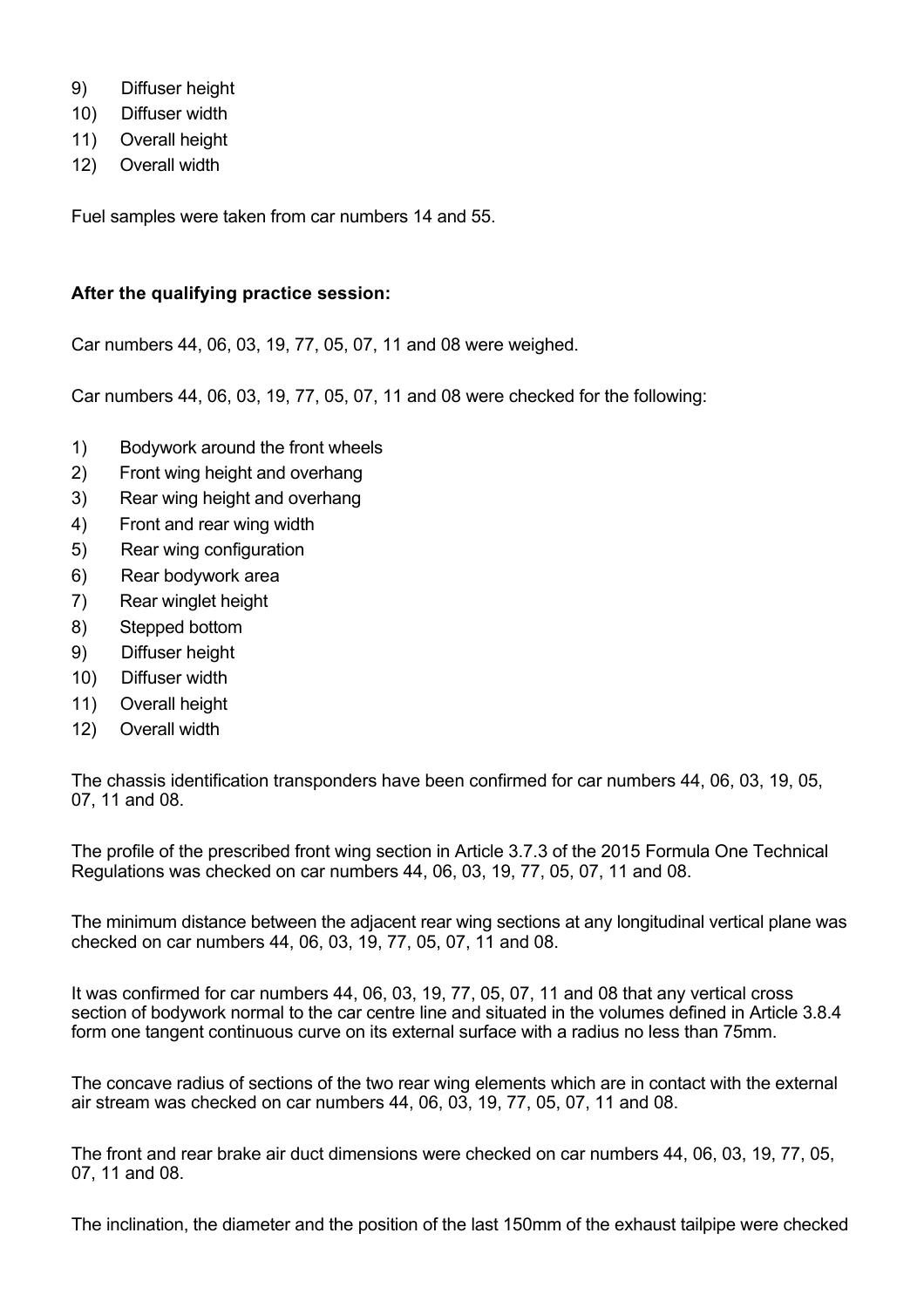on car numbers 44, 06, 19, 77, 05, 07, 11 and 08.

The uppermost rear wing element adjustable positions were checked on car 44, 06, 03, 19, 77, 05, 07, 11 and 08.

A horizontal rear wing deflection test was carried out on car numbers 06, 77 and 05.

A LHS front wing flap deflection test was carried on car numbers 06, 77 and 05.

The location of the cameras in position 2 was checked on car numbers 06, 77 and 05.

The units locking status was checked on all cars.

The session type has been confirmed for all cars.

Software version checks have been carried out on all cars.

Torque sensor code version checks have been carried out on car numbers 06, 03, 77 and 05.

Chassis FIA checksum was checked on all cars taking part in the qualifying sessions.

Gear shift data checks have been carried out for car numbers 05 and 08.

The ES state of charge on-track limits were checked on car numbers 06, 03, 77 and 05.

The lap energy release and recovery limits were checked on car numbers 06, 03, 77 and 05.

The maximum MGU-K torque was checked on car numbers 06, 03, 77 and 05.

The maximum MGU-K speed was checked on car numbers 06, 03, 77 and 05.

The maximum MGU-H speed was checked on car numbers 06, 03, 77 and 05.

The ERS lap energy limits were checked on all cars.

The PCU8 configuration version was verified for car numbers 06 and 05.

It was checked that all cars did not exceed 15000 rpm during the qualifying practice session.

The fuel pressure of all cars during the qualifying session was checked.

The logged pressure within the engine cooling system during the qualifying session was checked on all cars.

The tyres used by all drivers during the sessions today have been checked.